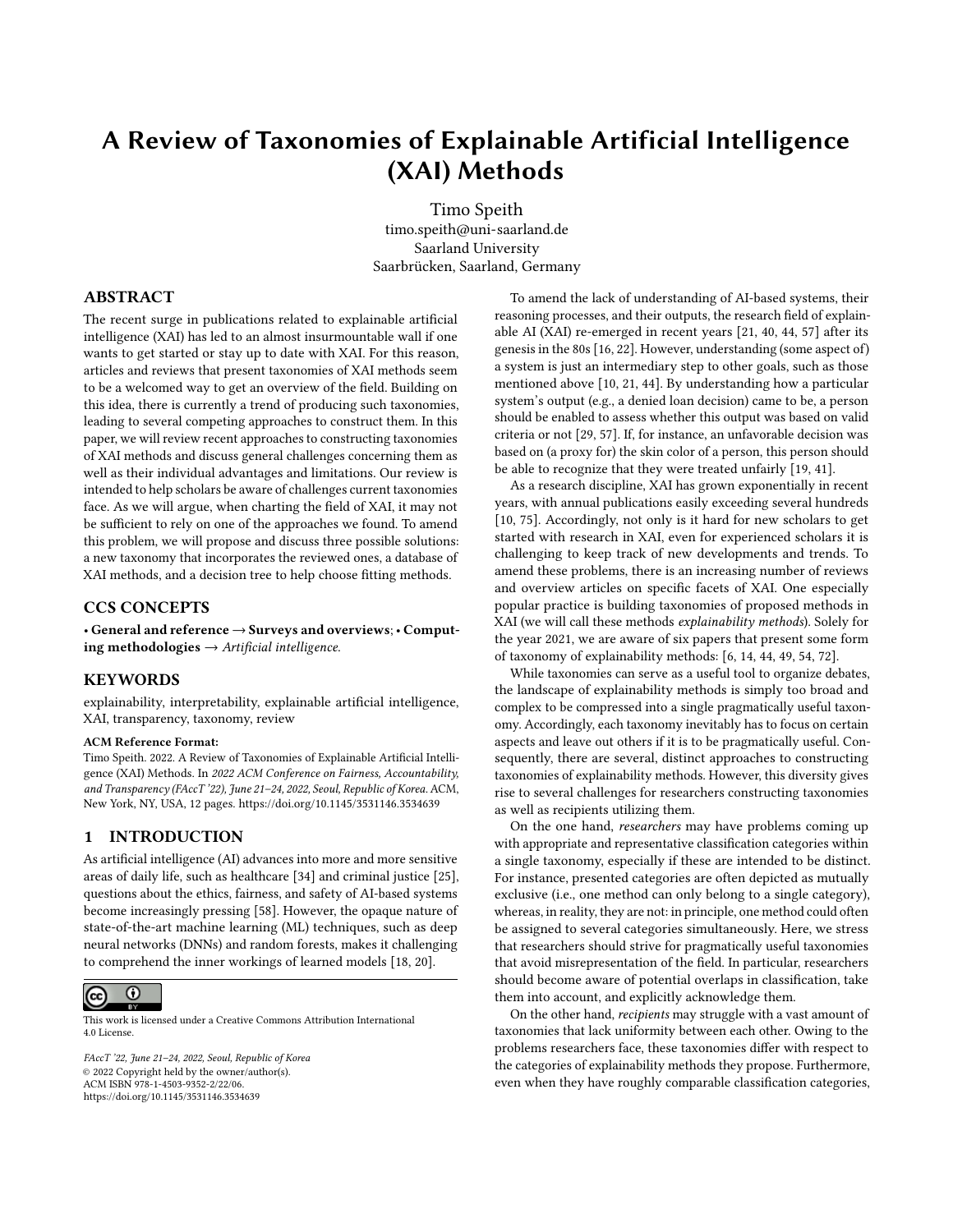the same method is sometimes sorted into different ones across the various taxonomies. By raising awareness of these challenges, we aim to help recipients navigate the debate.

While it is only reasonable that taxonomies with different foci have some discrepancies. $1$  such differences may a) confuse people new to the field of XAI and b) prevent them from acquiring an adequate picture of the XAI landscape. To provide a remedy, we will examine several recent approaches to constructing taxonomies of explainability methods and discuss general challenges, as well as individual advantages and limitations. Among other purposes, this paper is intended to help newcomers to the field of XAI find the taxonomy that is most conducive to achieving the specific goal(s) they have. Furthermore, experts in XAI can also take away valuable insights by being offered a new perspective on the debate.

In this paper, we will first introduce the reviewed approaches and highlight their similarities as well as their advantages (Section [2\)](#page-1-1). Afterwards, we will discuss general challenges caused by differences between the taxonomies and also their individual limitations (Section [3\)](#page-4-0). Subsequently, we will point out ways to overcome these challenges, among others, by presenting an own taxonomy (Section [4\)](#page-6-0). Finally, a discussion about our findings and proposals concludes the paper (Section [5\)](#page-8-0).

## <span id="page-1-1"></span>2 CURRENT TAXONOMIES OF EXPLAINABILITY METHODS

To get an overview of currently available taxonomies, we reviewed eleven papers from the last three years (2019–2021) referencing, containing, or proposing taxonomies of explainability methods: [\[6,](#page-10-11) [10,](#page-10-8) [14,](#page-10-12) [30,](#page-10-13) [31,](#page-10-14) [44,](#page-11-2) [49,](#page-11-6) [54,](#page-11-7) [63,](#page-11-9) [65,](#page-11-10) [72\]](#page-11-8). While this is by no means a systematic review, we focused on representative papers in the field. Furthermore, we consider the points we will make to be sufficiently general to be applicable to taxonomies that have not been considered. That being said, let us first highlight the commonalities of the reviewed papers by looking at similar distinctions they make.

#### 2.1 Common Distinctions

First of all, there is a distinction between directly training explainable models and explaining a (plausibly opaque) model after it was trained. The former is sometimes called transparent model (de-sign) and sometimes ante-hoc explainability;<sup>[2](#page-1-2)</sup> the latter uniformly post-hoc explainability. Among others, linear regression models, decision trees, k-nearest neighbor models, rule-based learners, general additive models, and Bayesian learners are commonly seen as ante-hoc explainable [\[10,](#page-10-8) [14\]](#page-10-12), given they are not too large. What precludes such models from being used for all ML problems is their lack of performance: these models do not commonly achieve an accuracy comparable to that of opaque models, such as DNNs. This is well-known as the performance-explainability trade-off  $[6, 10, 65]$  $[6, 10, 65]$  $[6, 10, 65]$  $[6, 10, 65]$  $[6, 10, 65]$ .<sup>[3](#page-1-3)</sup>

Since it is commonly assumed that ante-hoc explainable models do not achieve satisfying performance, opaque models are frequently used. These models are so complex that they are black boxes for humans, even eluding the understanding of experts [\[18\]](#page-10-2). Moreover, purportedly ante-hoc explainable models suffer from another downside: only small models may retain their understandability. In cases of models with many rules or parameters, these may also become black boxes. In this regard, models that are, in principle, ante-hoc explainable, may need post-hoc methods [\[44\]](#page-11-2).

This leads us to post-hoc methods. These methods try to generate explanations of already trained models. For post-hoc explainability methods, there is often a further distinction between model-agnostic methods and model-specific ones. This distinction is about whether the method works for all types of models (model-agnostic) or only specific ones, such as DNNs, support-vector machines (SVMs), or random forests (model-specific).

Furthermore, many papers mention a distinction between explaining a model *locally* (i.e., a single prediction) or  $globally$  (i.e., the whole model). While this distinction is often made just for post-hoc explainability methods, one could also argue that it makes sense for ante-hoc explainability methods. A very large decision tree might be hard to comprehend as a whole, but an individual classification it makes could be traceable nevertheless.

These distinctions are, as far as we are aware, the only overarching commonalities of the reviewed papers. However, when we examined them individually regarding the way they constructed taxonomies, we found some further similarities in smaller groups of papers. While we were able to create two groups of papers in this way, two further papers defied classification into either of these groups. Both these papers presented sufficiently unique taxonomies of explainability methods to warrant independent classification. In total, then, we formed four categories of papers that differ from each other in the approach they use to construct taxonomies.

### 2.2 Approaches to Constructing Taxonomies of Explainability Methods

In particular, we call the four approaches to constructing taxonomies we have identified the functioning-based approach, the result-based approach, the conceptual approach and the mixed approach. We will examine these approaches in turn.

2.2.1 The Functioning-Based Approach. This approach to constructing taxonomies of explainability methods takes the underlying functioning of an explainability method as the essential constituent for its classification. We will go into more detail about what this means in a moment. The taxonomy proposed by Samek and Müller [\[63\]](#page-11-9) adheres in large parts to this approach, and we will use it for illustrative purposes in what follows. Overall, we find five categories in the functioning-based approach, three of which are taken from Samek and Müller (see Figure [1](#page-2-0) for a general visualization).

To describe more precisely what we mean by "functioning" is difficult. In principle, functioning is the way an explainability method extracts information from an ML model. Let us give some examples for further clarification. One classification category proposed by Samek and Müller is explaining with local perturbations. Explainability methods that belong to this category perturb a model's inputs slightly in order to find out the importance of certain features that

<span id="page-1-0"></span><sup>&</sup>lt;sup>1</sup>It should be noted that taxonomies with such discrepancies do anything but live up to their purpose if they are conceived in a strict sense, for example, as ontologies. However, we adopt a more lenient position in this paper, consistent with discussions on explanatory pluralism in the philosophy of science (see, e.g., [\[28,](#page-10-15) [33,](#page-10-16) [36,](#page-10-17) [48\]](#page-11-11)).<br><sup>2</sup>In what follows, we will prefer the term *ante-hoc* explainability over its rival. The

<span id="page-1-2"></span>reasons for this choice will become visible later on (in Section [3.1.1\)](#page-4-1).

<span id="page-1-3"></span> $3$ It should be noted that not everyone believes that there is such a trade-off. Rudin [\[62\]](#page-11-12) argues that most, if not all, ML problems can be satisfyingly solved with ante-hoc methods, given sufficient time and expertise. For this reason, she makes a case for more research into ante-hoc explainable models, especially for high stakes applications.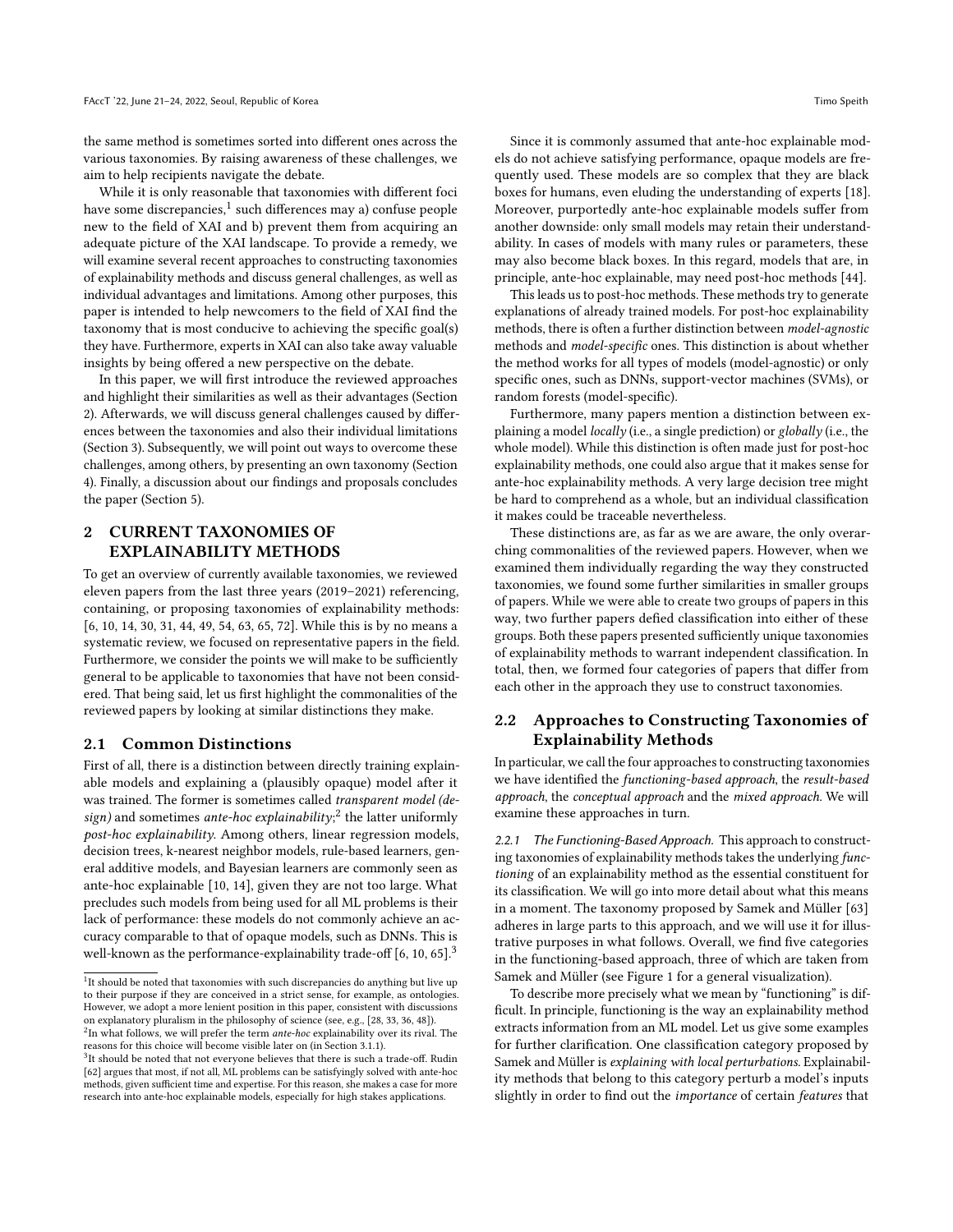<span id="page-2-0"></span>

Figure 1: Overarching taxonomy of the functioning approach.

From the left, the first three categories are taken from Samek and Müller [\[63\]](#page-11-9), whereas the other two are taken from Arrieta et al. [\[10\]](#page-10-8).

this input has on the model's prediction. Accordingly, the functioning behind these methods is (local) perturbation.

Samek and Müller also introduce the category leveraging structure. The methods in this classification category exploit specific properties of the ML models they are supposed to explain to construct the explanation. In DNNs, for instance, a popular way to leverage structure is to examine gradients. Since gradients are the multivariate generalization of the derivative, they can provide information about the importance of individual input values. Methods that leverage structure often result in feature importance attributions, similar to methods that explain with local perturbations.

Another way to explain is by forming meta-explanations. Explainability methods with this manner of functioning do not work on an ML model directly, but on explanations for this model generated by other explainability methods. These explanations are aggregated and then compared, with the aim of providing a better explanation than each of the used methods individually. Yet again, these methods often result in *feature importance* attributions.<sup>[4](#page-2-1)</sup>

While explaining with local perturbations, leveraging structure, and meta-explanations are the only functioning-based categories Samek and Müller introduce.<sup>[5](#page-2-2)</sup> there are other interesting ones. For example, Arrieta et al. [\[10\]](#page-10-8) introduce architecture modification as a functioning principle of certain explainability methods. Methods in this category try to simplify complex models by altering their architecture. In convolutional neural networks, for instance, this could be done by exchanging convolutional layers with max-pooling layers (see [\[67\]](#page-11-13)) [\[10\]](#page-10-8). The use of architecture modification can improve the explanations produced by other explainability methods, if not lead to ante-hoc explainable models.

The final category of the functioning-based approach, also introduced by Arrieta et al., is extracting examples (see Section [2.2.2\)](#page-2-3).

In our opinion, the functioning-based approach to constructing taxonomies of explainability methods is particularly useful for people interested in developing explainability methods. These people are likely interested in acquiring a picture of different functioning principles at play in various explainability methods. Accordingly, with categories that directly capture the functioning behind such methods, these people will be able to quickly get a rough idea of how most explainability methods function. Based on these insights, they will find it easier to start developing own methods.

<span id="page-2-3"></span>2.2.2 The Result-Based Approach. This approach takes the result of an explainability method as the essential constituent for its classification. The taxonomy proposed by McDermid et al. [\[49\]](#page-11-6) adheres mostly to this approach, which has three categories (see Figure [2\)](#page-2-4).

<span id="page-2-4"></span>

Figure 2: Overarching taxonomy of the result approach.

As became evident while discussing the previous approach, many explainability methods aim at uncovering the importance of input features for an output. Accordingly, feature importance is a category used by papers adhering to the result-based approach.

Another classification category of the result-based approach is surrogate models. Explainability methods that build surrogate models try to approximate (a specific part of) the original model with a simpler, ante-hoc explainable one. Surrogate models can be created in many ways, for instance, by probing the original model via local perturbations, or by leveraging its structure. Accordingly, surrogate models can be the result of most ways of functioning.

A further result with which one can explain is by presenting representative examples. For instance, data units from a model's training set that are generating a particularly high (or low) certainty to belong to a specific class can serve as such examples [\[38\]](#page-10-18). While examples can be generated or extracted by leveraging a model's structure, there are many further ways to do so that do not correspond to one of the introduced ways of functioning. For this reason, we also introduced this category for functioning-based taxonomies.

The result-based approach to constructing taxonomies of explainability methods might be especially useful for people trying to decide which explainability method to use in an application. These people usually have a good idea of what kind of explanation the application's users need. For instance, examples and feature importance attributions are something that, in many cases, one can easily and quickly understand without much background in ML. Surrogate models, however, are rather something for people with a solid background in ML, who know how to probe such systems.

2.2.3 The Conceptual Approach. This approach splits up the classification of explainability methods into several distinct conceptual dimensions that sometimes have hierarchical levels (see Figure [3\)](#page-3-0).

We have already described the core dimensions that this approach uses to classify explainability methods. In particular, these are stage (ante-hoc vs. post-hoc), applicability (model-agnostic vs.

<span id="page-2-2"></span><span id="page-2-1"></span><sup>&</sup>lt;sup>4</sup>One could argue that *meta-explanations* are not way of functioning but rather a product. However, as the product of forming meta-explanations is, as just described, often a feature importance attribution, we list meta-explanations as a functioning-based approach to enable a better distinction. This decision is also supported by the linguistic ambiguity that words with the suffix "-ion" can describe a product and a process [\[61\]](#page-11-14). <sup>5</sup>Samek and Müller additionally introduce explaining with surrogates. However, as this is a product of, for instance, explaining with local perturbations, we will not speak further about it at this point. We will come back to this when looking at the result-based approach (Section [2.2.2\)](#page-2-3).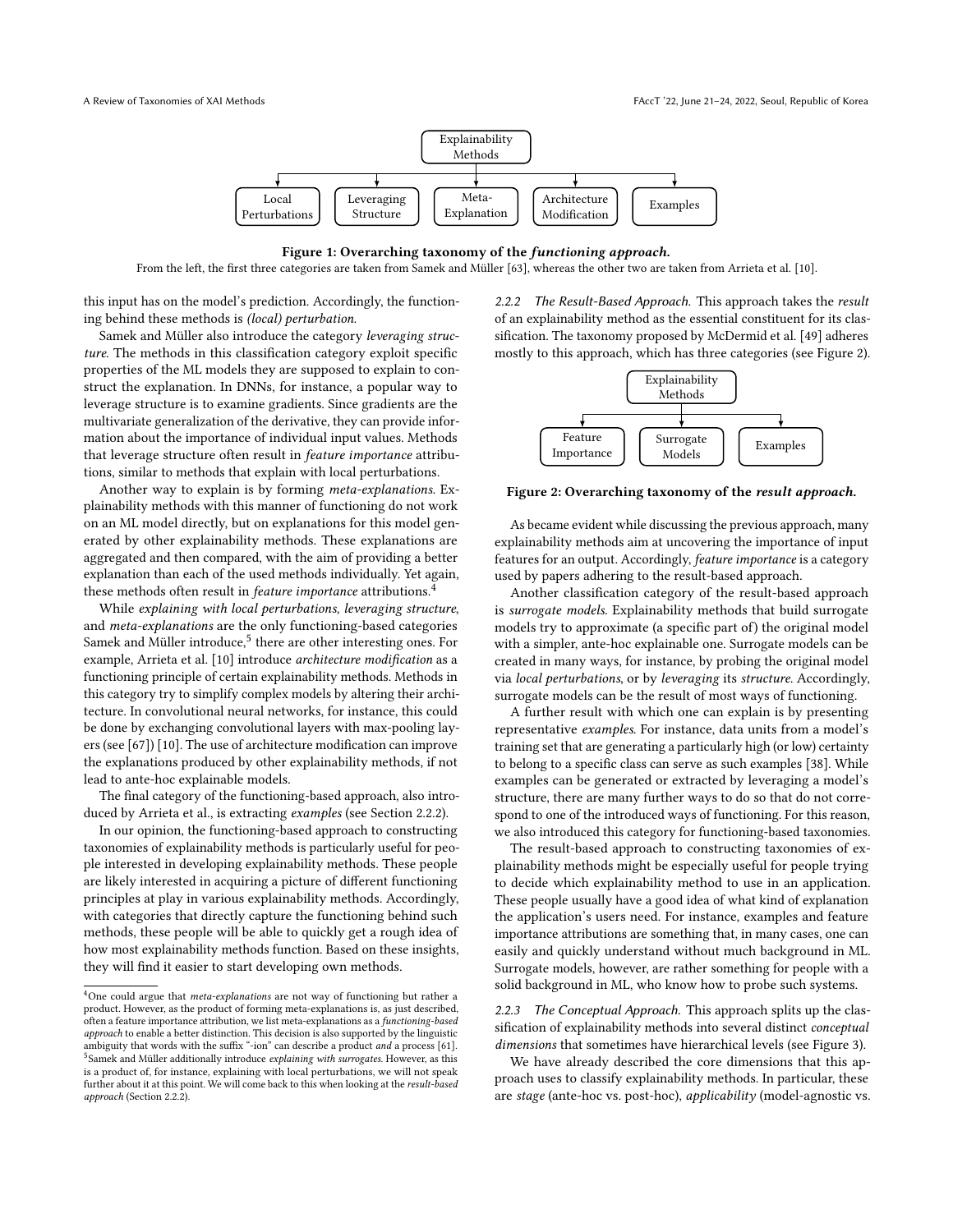<span id="page-3-0"></span>

#### Figure 3: Overarching taxonomy of the conceptual approach.

Note that the depicted clusters are not exhaustive, since, e.g, cohort has been proposed as a middle-ground between local and global [\[65\]](#page-11-10). Likewise, model class-specific has been proposed as a middle-ground between model-specific and model-agnostic [\[65\]](#page-11-10).

model-specific), and *scope* (local vs. global).<sup>[6](#page-3-1)</sup> In general, dimensions are mostly independent of each other (except for applicability, which only applies to post-hoc methods), though some can be combined more easily with each other (e.g., a global scope makes more sense for ante-hoc methods). The taxonomies proposed in [\[30,](#page-10-13) [31,](#page-10-14) [44,](#page-11-2) [65,](#page-11-10) [72\]](#page-11-8) adhere to this approach.

In addition to these core dimensions, different authors have proposed further dimensions. First of all, Sokol and Flach [\[65\]](#page-11-10) propose more than 30 dimensions of interest when it comes to specifying and classifying explainability methods. Their dimensions also contain more fine-grained categories, introducing levels in between local and global (i.e., cohort) as well as in between modelspecific and model-agnostic (i.e., model-class specific).

Vilone and Longo [\[72\]](#page-11-8) also discuss more dimensions than stage, applicability, and scope. In particular, their focus lies on output format. Here, they distinguish numerical, rules, textual, visual, and mixed. According to them, this dimension has not received sufficient attention in the literature despite being essential for communicating the result of an explainability method: some output formats might be better suited for certain stakeholders than for others.

Another noteworthy dimension, used by Vilone and Longo as well as Sokol and Flach, is type of problem. As the name implies, this dimension concerns for which type(s) of problem the method works (e.g., classification, regression).

The conceptual approach is probably best suited for people who want to get a solid overview of the XAI landscape as a whole, for instance, to work on XAI topics themselves. In particular, the core dimensions give a reliable idea of what matters in the debate and illustrate the most important technical aspects and distinctions of explainability methods in a way that is quickly understood. Additionally, the plug-and-play nature of the conceptual approach, which allows for adding dimensions as desired, is especially wellsuited for creating taxonomies that are fit for specific purposes. For these reasons, this approach is likely a good starting point when it comes to (more advanced) interdisciplinary work [\[17,](#page-10-19) [41,](#page-11-4) [44\]](#page-11-2).

<span id="page-3-3"></span>2.2.4 The Mixed Approach. Finally, this approach is a hybrid of the above. In other words, papers adhering to this approach use elements of the other three approaches to constructing taxonomies when classifying explainability methods. In particular, the upper

levels of the taxonomy are constituted by the stage (ante-hoc vs. post-hoc) and the applicability (model-specific vs. model-agnostic) distinction, as also used in the conceptual approach. On the final level, elements of all previous approaches to constructing taxonomies of explainability methods come into play (see Figure [4\)](#page-4-2). The taxonomies proposed in [\[6,](#page-10-11) [10,](#page-10-8) [14,](#page-10-12) [54\]](#page-11-7) adhere to this approach, which we will discuss in more detail below.

On the lowest level, all of the reviewed papers in this category follow roughly the same quadripartition: explanation by simplification, explanation by feature relevance, visual explanation, and local explanation. While we have already discussed explanation by feature relevance and local explanation, visual explanation and explanation by simplification still lack an elaboration. As the name implies, the category visual explanation is for explainability methods that visualize their results, for instance, in heat maps. Finally, explanation by simplification encompasses functioning principles that result in surrogate models.<sup>[7](#page-3-2)</sup> Despite having this quadripartition in common, there are some differences.

While Arrieta et al. [\[10\]](#page-10-8) and Minh et al. [\[54\]](#page-11-7) see all these four categories represented in both model-agnostic and model-specific methods, Angelov et al. [\[6\]](#page-10-11) as well as Belle and Papantonis [\[14\]](#page-10-12) exclude visual and local explanations from being model-specific. In contrast, Arrieta and colleagues find even more categories into which model-specific explainability methods can be sorted, for instance, architecture modification and example-based explanations.

When going further into the details, more differences become visible. While Angelov et al. [\[6\]](#page-10-11) use the above quadripartition to visualize their taxonomy, what they use to discuss several explainability methods are slightly different categories (see Table [1](#page-5-0) or Section [3.1.2\)](#page-4-3). Furthermore, while Belle and Papantonis [\[14\]](#page-10-12) also visualize their taxonomy by means of this quadripartition, what they discuss is slightly different. On the one hand, they do not give any direct examples for local explanations. On the other hand, they list some instances of example-based explanations.

The mixed approach has its strength in combining the most important distinctions when it comes to explainability methods. For this reason, this approach is, in our eyes, best suited for people new to XAI. This conclusion is further backed by the fact that the papers employing the mixed approach present a large number of methods (especially [\[10,](#page-10-8) [54\]](#page-11-7)) and are, for this reason alone, able to convey a very comprehensive picture of the XAI landscape.

<span id="page-3-1"></span> $^6\!$  This is not to say that these dimensions do not play a role in the other approaches to constructing taxonomies. In contrast, as we have highlighted above, most reviewed papers make these distinctions in some form. However, what distinguishes the conceptual approach to constructing taxonomies of explainability methods from the other ones is the centrality these dimensions play in forming categories for the classification of explainability methods.

<span id="page-3-2"></span> $^7\!$  We have deliberately not incorporated this way of functioning above, as the simplification can happen in many ways. Among others, it can happen by using feature perturbation or by leveraging the structure. With this in mind, simplification is too much of a general term to be of practical use: more specific terms are available.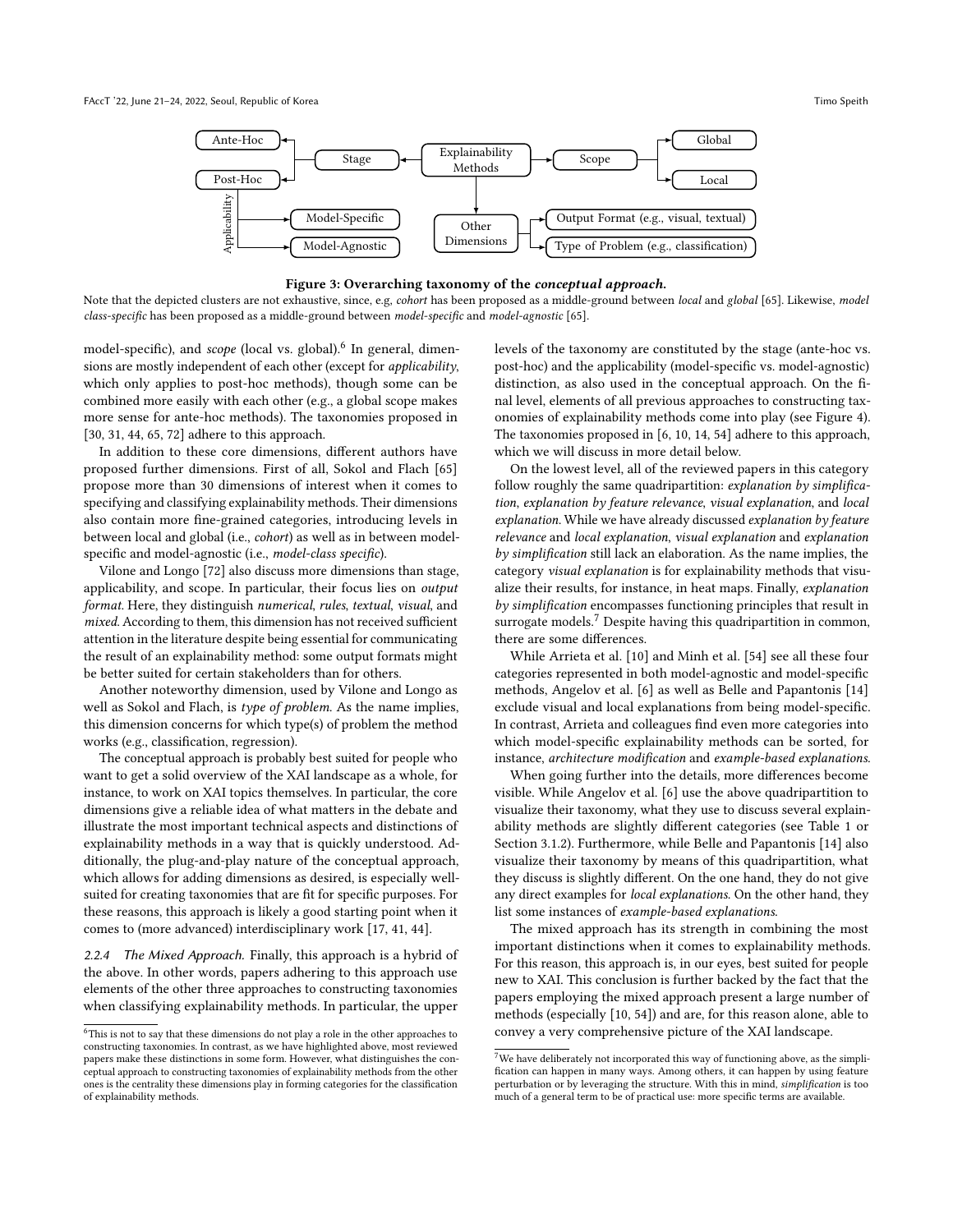<span id="page-4-2"></span>



Belle and Papantonis [\[14\]](#page-10-12) admit that purportedly ante-hoc explainable models may require post-hoc explainability methods in some cases (dotted lines). Arrieta et al. [\[10\]](#page-10-8) and Minh et al. [\[54\]](#page-11-7) also find local explanation, visual explanation, architecture explanation, and other explanation techniques (e.g., explanation by example) as possibilities for model-specific explainability methods (dashed lines).

## <span id="page-4-0"></span>3 CHALLENGES CONCERNING CURRENT **TAXONOMIES**

Having described the four approaches to constructing taxonomies that we have identified in the literature and their advantages, we will now discuss challenges these approaches face. In particular, we will first discuss general challenges that arise from the fact that there are several approaches to constructing taxonomies of explainability methods. Subsequently, we will shortly elaborate on individual limitations of the four approaches.

#### 3.1 General Challenges

There are some general challenges that the reviewed taxonomies of explainability methods face. In particular, solely the fact that we could identify four different approaches to constructing such taxonomies can be seen as a challenge, as this may hamper newcomers from acquiring a reliable picture of the XAI landscape.

<span id="page-4-1"></span>3.1.1 Misleading Nomenclature. Another factor that may hamper newcomers from easily and efficiently pursuing their goals in XAI is a partially misleading nomenclature. This is a problem that starts even outside of taxonomies of explainability methods, for instance, with the lack of a clear distinction between terms like "explainability" and "interpretability" in the XAI debate [\[23,](#page-10-20) [68\]](#page-11-15). However, it also propagates inside these taxonomies (see, for instance, Table [1\)](#page-5-0).

While it may be unfortunate that different authors speak of feature-oriented methods, feature relevance explanation, and feature importance methods, a competent speaker of the English language may easily see the connection between these terms. It becomes more complicated when authors speak of explanation by simplification when alluding to explaining with surrogate models. Simplification can mean many things, and one might first think of the original model being modified, for example, as done by explainability methods belonging to the architecture modification category.

Another case of misleading nomenclature is, in our eyes, the commonly used synonym of ante-hoc explainability: transparent model design. What is problematic about this name is that transparency is often equated with understandability in the literature. However, just because something is transparent, this does not mean that it is understandable [\[5\]](#page-10-21). For instance, a DNN for which one has access to all weights can be considered transparent, whereas it is

most likely not remotely understandable. Particularly scholars from outside of computer science may struggle with such terminology.

<span id="page-4-3"></span>3.1.2 No Consensus on Important Categories. Another challenge is the lacking consensus on important categories in these taxonomies. While Table [1](#page-5-0) lists the categories that are roughly comparable, there are many more categories that can be found in single taxonomies. In addition to the listed categories, Angelov et al. [\[6\]](#page-10-11) also propose global methods, concept models, and human-centric methods. Furthermore, Arrieta et al. [\[10\]](#page-10-8) propose textual explanations and architecture modification. Finally, Samek and Müller [\[63\]](#page-11-9) propose leveraging structure and meta-explanation.

When it comes to the conceptual approach, a greater consensus can be found, though there are other shortcomings. While there is some agreement on the core dimensions (i.e., stage, applicability, and scope), there are many more dimensions that seem plausible. As mentioned above, Sokol and Flach [\[65\]](#page-11-10) propose more than 30 dimensions that can be used to classify explainability methods. While this may offer a comprehensive picture, such a huge number of dimensions leads to other problems. First and foremost, the overview character that taxonomies normally strive for is lost.[8](#page-4-4)

Granted, the differences in classification categories are mainly attributable to the differences in the focus of the individual taxonomies. For this reason, it is only natural that different taxonomies use different categories when classifying explainability methods. However, one would expect differences of this magnitude when it comes to the details of the taxonomies rather than concerning the most important categories. Furthermore, even if these differences are justified, they make it difficult for a person without sufficient background knowledge of XAI to get a good overview.

3.1.3 Differences in Classifying Explainability Methods. The last general challenge we want to mention is that, in some cases, taxonomies differ concerning the classification of one explainability method. This challenge is intensified by the fact that these differences in classification are not only due to differences in classification categories. Even for taxonomies having comparable categories, the classification of one method is sometimes different (see Table [2\)](#page-6-1).

<span id="page-4-4"></span><sup>&</sup>lt;sup>8</sup>It should be noted that Sokol and Flach [\[65\]](#page-11-10) do not directly attempt to offer a taxonomy of explainability methods but rather a comprehensive list of attributes that an explainability method can have. However, the main challenge remains: it is not easy to keep track of all these attributes.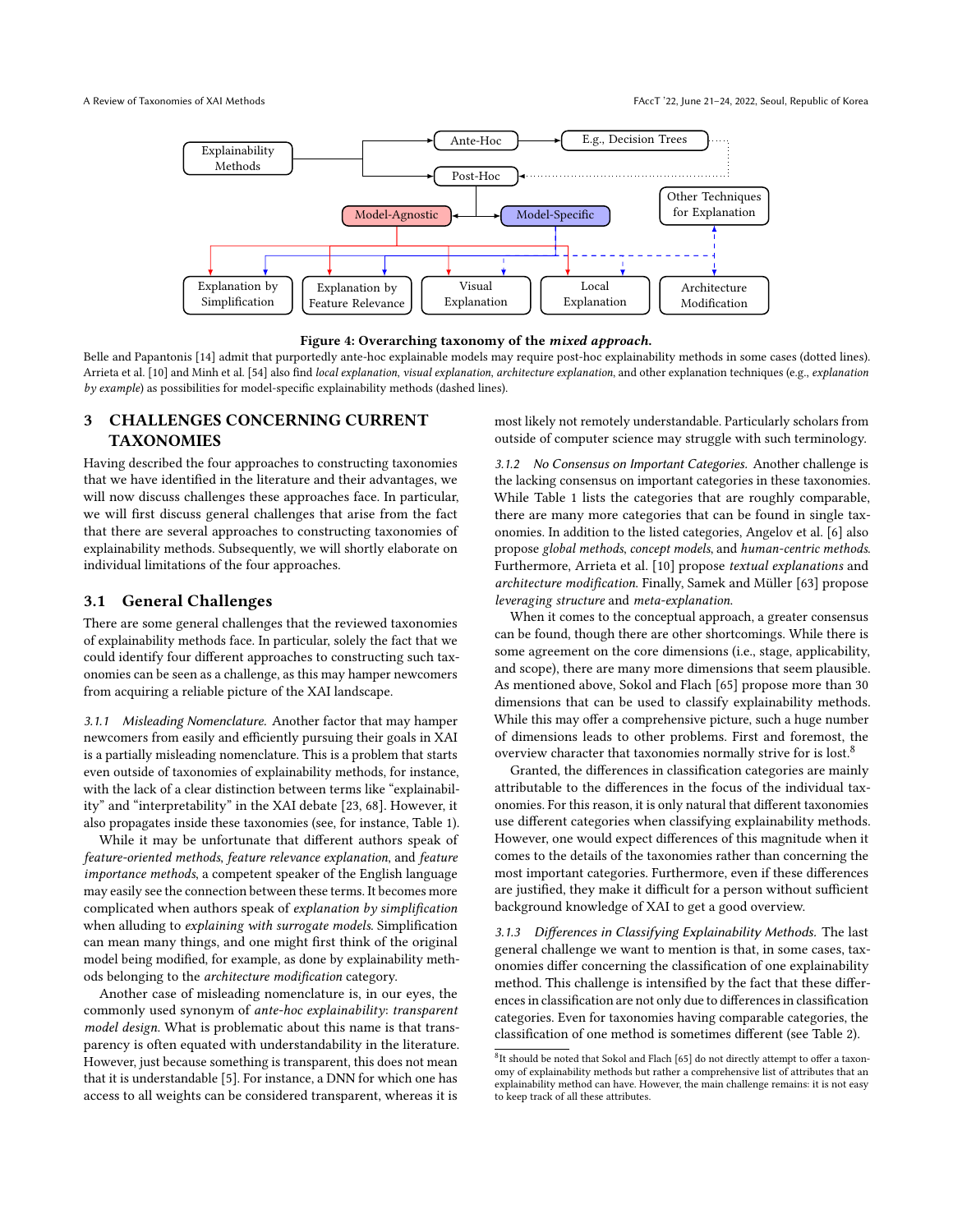<span id="page-5-0"></span>

| Angelov et al. (2021)          | Arrieta et al. (2020)            | Belle & Papantonis<br>(2021)     | McDermid et al. (2021)        | Samek & Müller (2019)                        |
|--------------------------------|----------------------------------|----------------------------------|-------------------------------|----------------------------------------------|
| Feature-Oriented<br>Methods    | Feature Relevance<br>Explanation | Feature Relevance<br>Explanation | Feature Importance<br>Methods | E.g., Explaining With<br>Local Perturbations |
| Surrogate Models               | Explanation by<br>Simplification | Explanation by<br>Simplification |                               | Explaining with<br>Surrogates                |
| [Local] Pixel-Based<br>Methods | Visual Explanation               | Visual Explanation               |                               |                                              |
|                                | Explanation by<br>Example        | (Explanation by)<br>Example)     | Example-Based<br>Methods      |                                              |
| Local [Pixel-Based]<br>Methods | Local Explanations               | (Local Explanations)             |                               |                                              |

Table 1: Similar categories of different taxonomies compared.

The table contains only categories that can be found across several papers. Note that Minh et al. [\[54\]](#page-11-7) is not listed in this table, as their taxonomy is, for most parts, congruent to that of Arietta et al. [\[10\]](#page-10-8). For the two categories in round brackets, it is not completely clear whether they count as categories in the corresponding paper (see Section [2.2.4\)](#page-3-3). Square brackets indicate that only part of the category is of interest (namely, the part that is not in brackets).

Two good examples of explainability methods that are classified in very different manners are Counterfactual Explanations [\[73\]](#page-11-16) and Testing with Concept Activation Vectors (TCAV) [\[39\]](#page-10-22). For these two methods, the classifications in the reviewed papers do not coincide in the slightest. In particular, counterfactual explanations are classified as a local explanation but also as an example-based explanation (see first row of Table [2\)](#page-6-1). Likewise, TCAV is classified as a concept model but also as a meta-explanation (see last row of Table [2\)](#page-6-1).

When it comes to more fine-grained details, the classification of Integrated Gradients [\[69\]](#page-11-17) and Deep Learning Important FeaTures (DeepLIFT) [\[64\]](#page-11-18) has some interesting differences. In addition to the result, McDermid et al. [\[49\]](#page-11-6) also mention the functioning of explainability methods in the feature importance category. Here, they distinguish perturbation-based and gradient-based ones. Interestingly, however, they classify the mentioned two methods in a different way than Samek and Müller [\[63\]](#page-11-9). According to McDermid and colleagues, DeepLIFT is perturbation-based, whereas integrated gradients is not. However, when looking at the classification of Samek and Müller, the relationship is reversed.

Coming back to our previous finding that it might be unfortunate to use both explanation by simplification and explaining with surrogates to refer to the same category, here we can find a good example illustrating the underlying problem. Without this knowledge, one of the most famous explainability methods, Local Interpretable Model-Agnostic Explanation (LIME) [\[60\]](#page-11-19), looks as though it is classified in three different ways: surrogate model, explanation by simplification, and feature importance. Especially newcomers to the field of XAI might be confused by this.

#### 3.2 Individual Challenges

Having described the general challenges that the reviewed taxonomies of explainability methods face, let us come to discussing the individual ones. To this end, we will examine each of the four approaches in turn in what follows.

3.2.1 Functioning-Based and Result-Based Approach. We address the challenges of these two approaches simultaneously because they are closely related. Both the functioning-based and the result-based approaches to constructing taxonomies of explainability methods, when taken individually, only draw a limited picture of the XAI landscape. For instance, perturbation-based explainability methods can result in feature visualizations but also in surrogate models. Surrogate models, however, can not only result from perturbations but also from leveraging a model's structure.

In this line of thought, using only one of these classifications seems to withhold crucial information. Taken together, however, the picture painted by these two approaches is more comprehensive. For this reason, using only one of these approaches is not sufficient to adequately classify a method: both approaches are required.

3.2.2 Conceptual Approach. Especially the core dimensions of the conceptual approach are strongly influenced by technical aspects of explainability methods. While this provides a clear frame of reference for classification, scholars coming from outside of computer science might not be interested in such aspects. Psychologists, for instance, could be interested in how the results of a method might appeal to cognitive mechanisms that facilitate understanding.

Some scholars have already noticed this drawback. With their focus on output format, for instance, Vilone and Longo [\[72\]](#page-11-8) try to overcome it somewhat. According to them, numeric outputs are better suited for experts than for laypersons. Likewise, other output formats are likely better suited in certain contexts than in others.

Langer et al. [\[44\]](#page-11-2) go one step further and propose a complete model of the XAI pipeline that factors in dimension like scope and applicability and links them to certain stakeholders and their needs. For example, they believe that local explainability methods are likely of greater interest for people affected by the outputs of AI-based systems than for regulators trying to conceive AI legislation: While individuals may want to know whether they have been subjected to a discriminatory decision, regulators presumably aim to curb discrimination at large. Similar preferences are conceivable for developers, who might be more keen on exploring the internals of a model via model-specific methods than via model-agnostic ones.

Although it stands to reason that these technical dimensions provide a good starting point for interdisciplinary research, exclusively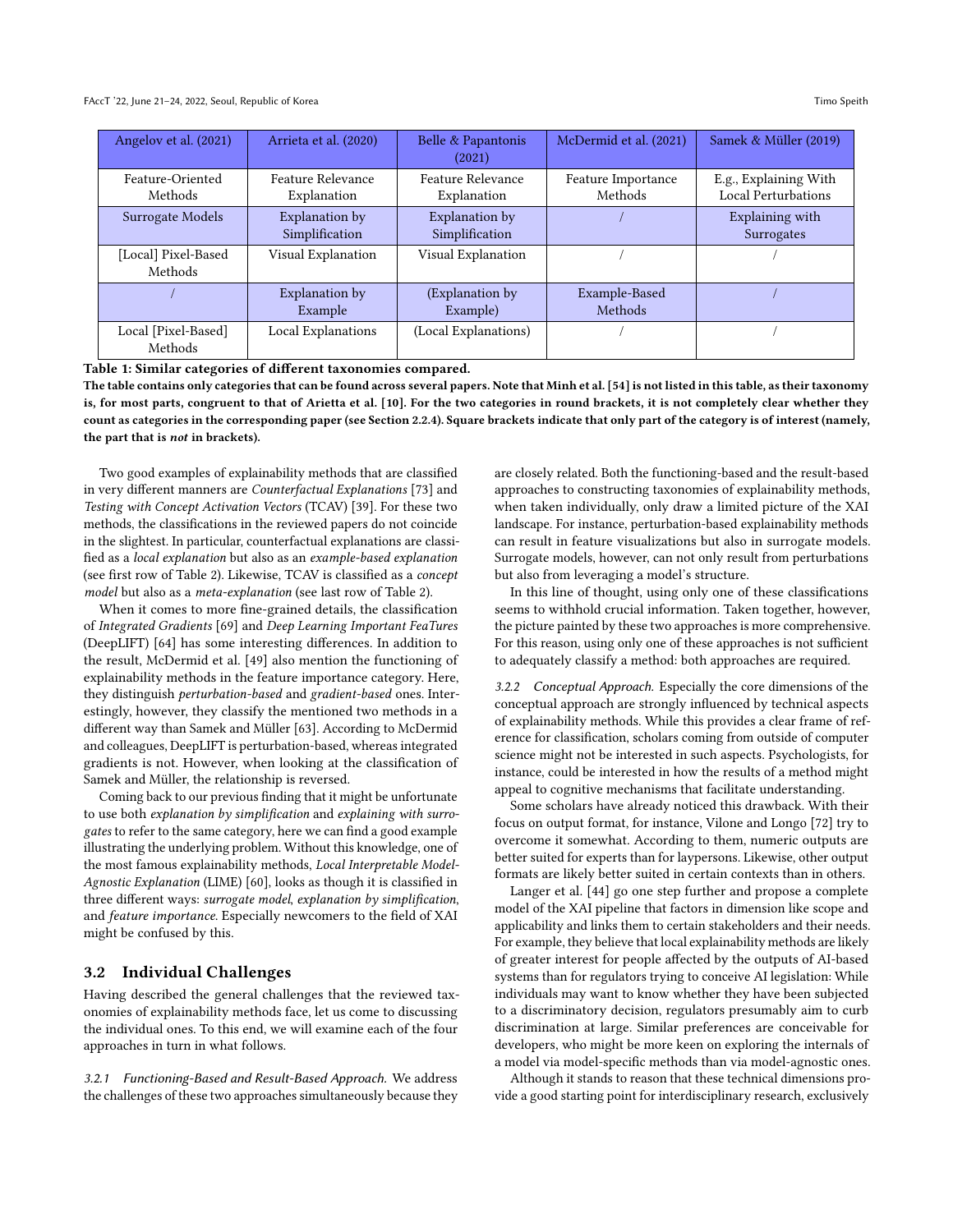<span id="page-6-1"></span>

| Explainability<br>Method            | Angelov et al.<br>(2021) | Belle & Papan-<br>tonis $(2021)$ | McDermid et al. (2021)                     | Samek & Müller (2019)                         | Vilone & Longo<br>(2021) |
|-------------------------------------|--------------------------|----------------------------------|--------------------------------------------|-----------------------------------------------|--------------------------|
| Counterfactual<br>Explanations [73] |                          | Local Explanation                | Example-Based<br>Explanation               |                                               |                          |
| DeepLIFT [64]                       |                          | Feature Relevance                | Feature Importance<br>(Perturbation-Based) | Leveraging Structure                          | Visual                   |
| <b>Integrated Gradients</b><br>[69] |                          | <b>Feature Relevance</b>         | Feature Importance<br>(Gradient-Based)     | <b>Explaining with Local</b><br>Perturbations | Visual                   |
| LIME $[60]$                         | Surrogate<br>Model       | Explanation by<br>Simplification | Feature Importance<br>(Perturbation-Based) | Explaining with<br>Surrogates                 | Mixed                    |
| LRP[9]                              | Pixel-Based              |                                  |                                            | Leveraging Structure                          | Visual                   |
| <b>SHAP</b> [45]                    | Feature-<br>Oriented     | <b>Feature Relevance</b>         | Feature Importance<br>(Perturbation-Based) |                                               | Numerical                |
| <b>TCAV</b> [39]                    | Concept<br>Models        |                                  |                                            | Meta-Explanation                              | Numerical                |

Table 2: Popular explainability methods classified by the reviewed taxonomies.

Although it does not provide comparable categories, we have included the classifications of the *output format* dimension proposed by Vilone and Longo [\[72\]](#page-11-8) in the rightmost column to illustrate that the output format of a method does not depend on its result or functioning. For instance, feature relevance methods do not necessarily have a visual output format. Furthermore, note that while counterfactual explanations is classified as local explanation in the overviews of Belle and Papantonis [\[14\]](#page-10-12), it is described in the section explanation by simplification.

focusing on them might not be sufficient for all the interests that researchers from different disciplines could have. For this reason, more psychologically motivated dimensions might prove valuable.

As a first approximation to such dimensions, the categories of the result-based approach to constructing taxonomies might be helpful. For instance, it was shown that people associate new data with previously learned and aggregated prototypes (i.e., examples, see [\[15\]](#page-10-24)) [\[6\]](#page-10-11). For this reason, using examples to explain ML models seems to be psychologically backed. Likewise, feature importance attributions are also valuable from a psychological point of view, as humans are naturally interested in seeing what makes a difference, for instance, by constructing contrast cases [\[32,](#page-10-25) [50](#page-11-21)[–52\]](#page-11-22).

3.2.3 Mixed Approach. Overall, taxonomies of the mixed approach should be treated with caution. In the reviewed papers pursuing this approach, the quadripartition is visually situated on one level (as also depicted in Figure [4\)](#page-4-2). This suggests that the categories on this level are of similar importance. Furthermore, it also suggests that these categories are mutually exclusive, a circumstance that is often not explicitly discussed (and, thus, not explicitly excluded) in the respective papers.<sup>[9](#page-6-2)</sup> However, both these allusions are highly misleading: there are explainability methods that, plausibly, can be counted into all four categories (e.g., LIME; see also Table [2\)](#page-6-1).

Moreover, some of these taxonomies exclude visual and local explanations from model-specific explainability methods. However, there is no basis for doing so. Model-specific explainability methods can just focus on one output (i.e., be local). For example, gradientbased methods often do exactly this. Furthermore, such methods can also visualize their explanations (e.g., in heat maps). For this reason, such an exclusion is unfounded and highly misleading. In particular, Arrieta et al. [\[10\]](#page-10-8) even give examples of model-specific methods that produce local or visual explanations (or both).

## 3.3 Putting the Challenges Into Context

What becomes clear from these observations is that each of the reviewed taxonomies, taken individually, might not suffice to convey an adequate picture of the XAI landscape. Accordingly, a newcomer to the field of XAI might have insufficient knowledge after studying one taxonomy, as only a combination and a cross-comparison of several taxonomies may lead to an adequate degree of insight. However, such a combination and cross-comparison is made difficult by other challenges we spoke about, such as the missing consensus in nomenclature or classification.

These challenges are mostly not due to the taxonomies. The renewed interest in XAI is still very young, and the field as such has grown to such a degree in recent years that uniformity is barely achievable. Against this background, the task now is to devise ways to overcome the above challenges to achieve more uniformity.

## <span id="page-6-0"></span>4 THREE WAYS FORWARD

In this section, we will discuss three ways to address the above challenges. First, we will suggest a new taxonomy by combining the discussed approaches to constructing taxonomies. However, some challenges may not be overcome by simply introducing another taxonomy, even if it is more comprehensive. Accordingly, we will discuss two additional ways to overcome the challenges: compiling a database of explainability methods and creating a decision tree to help make decisions about which (type of) explainability method to use. Taken together, these three ways – and the respective artifacts proposed in them – should suffice to overcome many of the above challenges and serve as valuable input for future research.

## 4.1 Combining the Taxonomies

One way to tackle the individual limitations of the discussed approaches to constructing taxonomies is by synthesizing a new taxonomy that harnesses their individual advantages while avoiding

<span id="page-6-2"></span> $9A$  notable exception is Minh et al. [\[54\]](#page-11-7) who explicitly admit that some explainability methods can be sorted into multiple categories.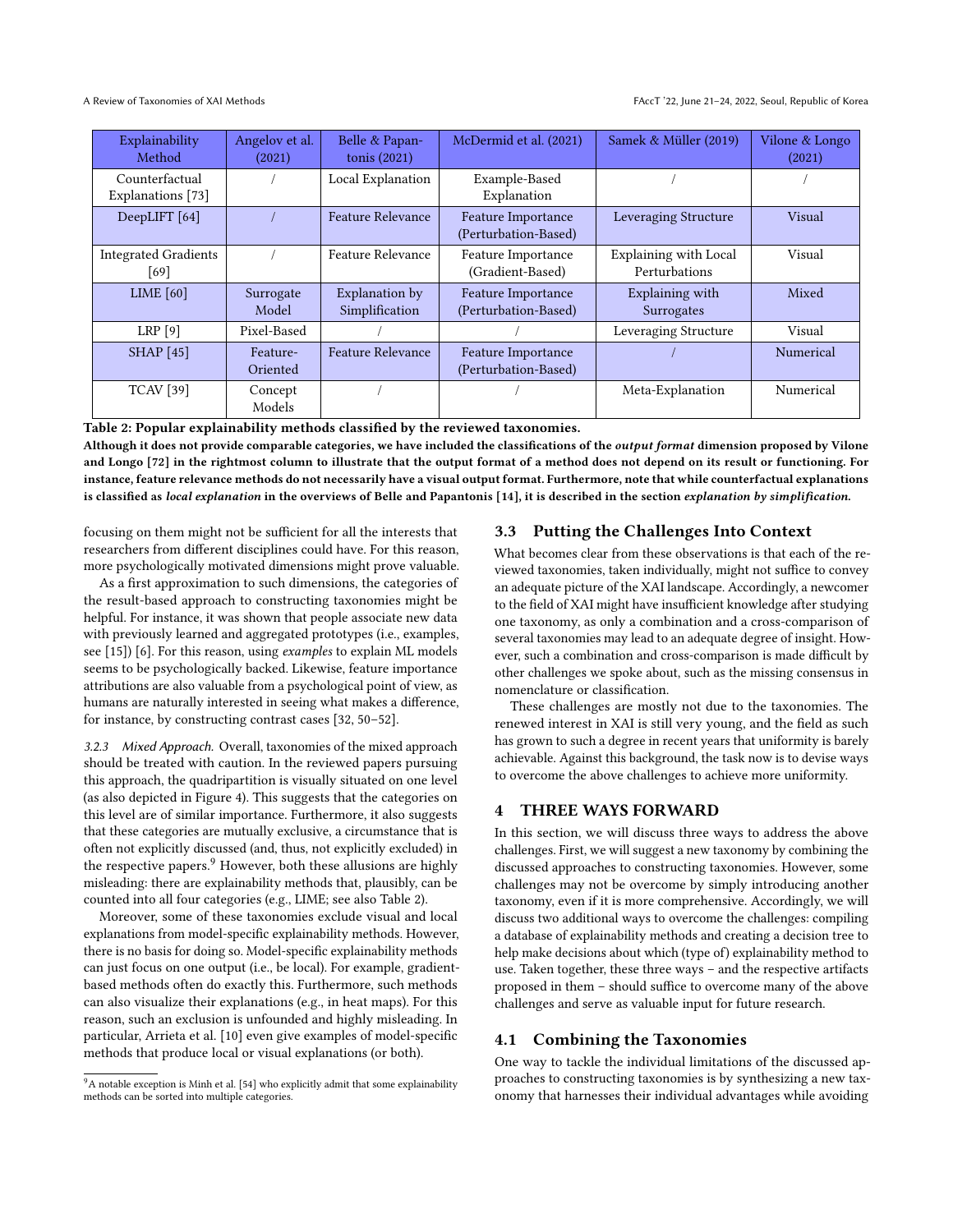<span id="page-7-0"></span>

Figure 5: Our suggestion for a taxonomy of explainability methods.

said limitations. A promising starting point for this is to take the conceptual approach as a basis and add two dimensions: functioning and result, containing the categories of the eponymous approaches. Figure [5](#page-7-0) offers a visualization of a taxonomy created in this way.

As already outlined, the plug-and-play nature of the conceptual approach allows for easily adding dimensions. Accordingly, adding the categories of both the functioning and the result-based approach may provide more psychologically-informed dimensions, while also avoiding the limitations that one of these approaches might be insufficient to provide a comprehensive picture of the XAI landscape. Furthermore, this proposal circumvents the limitations associated with the *mixed approach*, as categories like *local* and *visual* are not situated in the same dimension.

Another noteworthy point is that we do not assume mutually exclusive categories in many dimensions. For instance, the newly added result dimension explicitly allows for more than one choice (e.g., LIME creates a surrogate model that highlights the importance of features). Naturally, many dimensions only allow for a single choice in most cases (i.e., an explainability method is in most cases either local or global). However, there are even exceptions to such regularities (see Vilone and Longo [\[72\]](#page-11-8) for some examples), making the distinctions not as strict as usually proclaimed.

As becomes visible in Figure [5,](#page-7-0) we have also added the dimension output format. We made this addition because output format is, in our eyes, an important ingredient of XAI taxonomies. The reason for this is described above: the output format likely influences the usefulness of an explainability method for certain stakeholders and contexts. For instance, numerical outputs may, as claimed by Vilone and Longo [\[72\]](#page-11-8), not be suited for laypersons. Likewise, textual outputs require parsing time, plausibly limiting their suitability for situations in which quick decisions must be made.

In addition to the categories proposed by Vilone and Longo, we further opt for the categories arguments and model. There are many scholars who argue that arguments are a useful but unnoticed way to explain decisions (see, e.g., [\[3,](#page-9-0) [11,](#page-10-26) [12,](#page-10-27) [66\]](#page-11-23)). The idea is that arguments are, in principle, a way that humans use to come to decisions

and, thus, particularly well-suited to help a person understand a decision. Additionally, there are computational frameworks designed for modeling arguments, providing a good starting point for further research [\[3,](#page-9-0) [26\]](#page-10-28). In principle, arguments consist in presenting features (visually, textually, or even numerically) that contributed to a decision and features that were detrimental to it. For this reason, arguments may be a good way to present feature relevance.

Adding models as an output for explainability methods factors in that some methods produce surrogate models that are not further processed to match one of the other output formats. In particular, explainability methods of the architecture modification category often produce a modified model that is not meant for presentation, but rather for subsequent use by other explainability methods.

Obviously, the proposed taxonomy is not exhaustive and many more dimensions, as well as many more categories in the proposed dimensions, are possible.<sup>[10](#page-7-1)</sup> However, we believe that our proposal has a pragmatically adequate level of detail to be sufficient for most interests in XAI while at the same time not being too overwhelming.

## 4.2 Compiling a Database of Explainability **Methods**

The goal of a taxonomy of explainability methods should be to provide an overview of the XAI landscape. However, without examples of methods that are actually classified, such taxonomies remain theoretical artifacts whose imminent practical use remains to be seen. Accordingly, the more methods are actually classified, the more useful the taxonomy actually is. In this line of thought, papers proposing taxonomies often give some examples for illustration (see Table [2](#page-6-1) for some examples given in the reviewed papers).

However, it stands to reason that while giving examples may be useful to illustrate a taxonomy, the best use of it is to comprehensively classify as many methods as possible. To this end, we propose that a database of explainability methods, with classifications pertaining to, for instance, our proposed taxonomy, would be a valuable step forward. Let us discuss this proposal briefly.

<span id="page-7-1"></span> $10$ More dimensions, as well as more categories in them, can be found in [\[65\]](#page-11-10).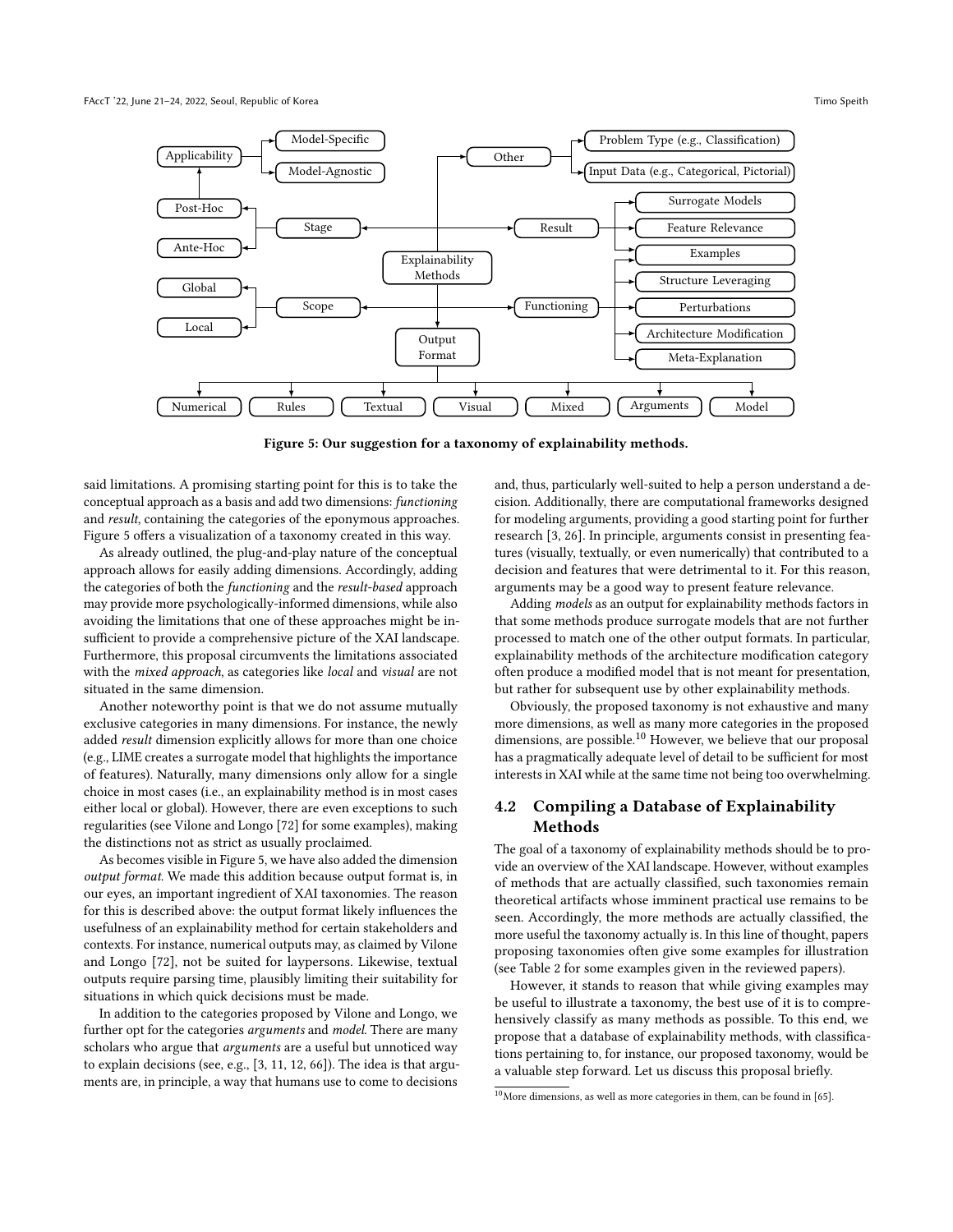The idea is that the taxonomy serves as an initial orientation help and the database is structured based on the proposed dimensions. Accordingly, individuals with different interests may first identify dimensions that are most conducive to their goals (e.g., psychologists might be more interested in result or in output format than in other dimensions) to later look up explainability methods for specific purposes (e.g., methods that visualize feature relevance).

With their proposal of explainability fact sheets, Sokol and Flach [\[65\]](#page-11-10) already embarked on creating something like the database we envision. Their idea is to comprehensively classify explainability methods with more than 30 dimensions to facilitate comparison between them. However, the database we envision would go one step further, being freely searchable and sortable at will, while also enabling the cross-comparison of explainability methods.

# 4.3 Creating a Decision Tree for Choosing Fitting Explainability Methods

The final idea we want to discuss is a decision tree that should help make decisions about which (type of) explainability method to use. This idea is inspired by the work of Arya et al. [\[8\]](#page-10-29), who built a taxonomy based on questions that developers might ask themselves to find out which method to take for the purpose at hand. Likewise, one could link the categories of one of the discussed taxonomies to such questions, supporting the usefulness of that taxonomy.

The chosen questions would build up on each other, such that they form a decision tree one traverses in order to find the desired (type of) method. On a high level, a question could be whether the system is already extant and should be supported by an explanation component, or whether a new system should be designed that is already explainable. This question would roughly correspond to the stage distinction. Further down, one could find questions that concern the functioning or the result of the used explainability method. Importantly, similar questions may come up at different points in the decision tree, making room for the possibility of the same (type of) method being useful for different purposes.<sup>[11](#page-8-1)</sup>

Furthermore, there may not be just one such decision tree, but several ones, differing, for instance, based on the area of application. In application areas where human lives are at stake, for instance, some explainability methods might not be suitable, just as Rudin [\[62\]](#page-11-12) argues (more on this later). Accordingly, decision trees for these areas would look different from those in which there is not much at stake. Additionally, decision trees might not only be helpful for developers. XAI is an increasingly interdisciplinary area of research [\[44\]](#page-11-2). However, researchers from outside of computer science might have a hard time starting on the topic. For this reason, decision trees specifically for people from outside of computer science could be created, helping them find explainability methods of interest.

Overall, the three artifacts proposed here (i.e., combined taxonomy, database, decision tree) may prove to be valuable to overcome the above challenges. The combined taxonomy should structure the field of XAI and serve as an initial overview. Furthermore, the database should function as reference work for in-depth knowledge of the field. Finally, the decision tree should guide newcomers and experts alike, building a bridge between taxonomy and database.

## <span id="page-8-0"></span>5 DISCUSSION

Let us take a step back. While the three artifacts above should be sufficient to cover many interests concerning XAI, they might fail to do so in certain cases. The complexity of the field of XAI, as well as the diverse interests researchers from different disciplines have when engaging in XAI will likely lead to cases that are too idiosyncratic to be solvable by one of our proposals. In this section we will shortly discuss some ways that may, then, do the trick.

## 5.1 Taxonomies for Scholars From Outside of Computer Science

As discussed, each of the reviewed taxonomies has its own raison d'être. However, as we have argued, these taxonomies are not suited for all purposes one might pursue with a taxonomy. For instance, we have used the criterion of newcomer-friendliness a few times when judging the quality of these taxonomies. Here one could argue that many of these taxonomies are not meant for newcomers to the field of XAI, at least not for ones from outside of computer science. Even for our proposal, we have to admit that it is only a first step to facilitate interdisciplinary research. Taking this into account, it could be valuable to devise taxonomies that are tailor-made for scholars from outside of computer science.

One idea in this direction can be found in Tim Miller's seminal work "Explanation in Artificial Intelligence: Insights From the Social Sciences" [\[51\]](#page-11-24). For this work, he reviewed the literature on explanation from philosophy, cognitive science, and psychology to inform computer scientists about research on explanations. What motivated him is the observation that the XAI literature has no agreement on what makes for a good explanation: together with colleagues, he discovered that many authors just propose what they feel to be good explanations without any justification [\[53\]](#page-11-25).

In his review [\[51\]](#page-11-24), Miller found four properties that explanations should fulfill: they should be contrastive, selected for the purpose at hand, not contain probabilities, and respect social aspects (e.g., factor in the background knowledge of a person). Furthermore, he found that different types of explanation each have their own advantages and drawbacks. When it comes to evoking understanding, for instance, some are better than others. Hence, a taxonomy of explainability methods that is based on the type of produced explanation might be helpful.

In particular, philosophers and psychologists are professionally concerned with different types of explanation. Accordingly, such an explanation-based taxonomy could help people from these disciplines to get started with XAI. For instance, utilizing such a taxonomy, psychologists could conduct studies to find out which kinds of explanations are best suited for certain contexts (see, e.g., [\[42,](#page-11-26) [43,](#page-11-27) [71\]](#page-11-28) for such kinds of studies in hiring scenarios).

## 5.2 Taxonomies and Reviews Focusing on Specific Aspects

Devising taxonomies for narrow application areas could also be a way to address missing cases. Indeed, there are already some works that go into this direction. For instance, Müller et al. [\[55\]](#page-11-29) construct a taxonomy solely for the domain of computational pathology, and Tjoa and Guan [\[70\]](#page-11-30) construct one for the medical domain.

<span id="page-8-1"></span> $11$ In this aspect, we differ from the artifact brought forward by Arya et al. [\[8\]](#page-10-29), as they strive for a genuine taxonomy that has no question more than once.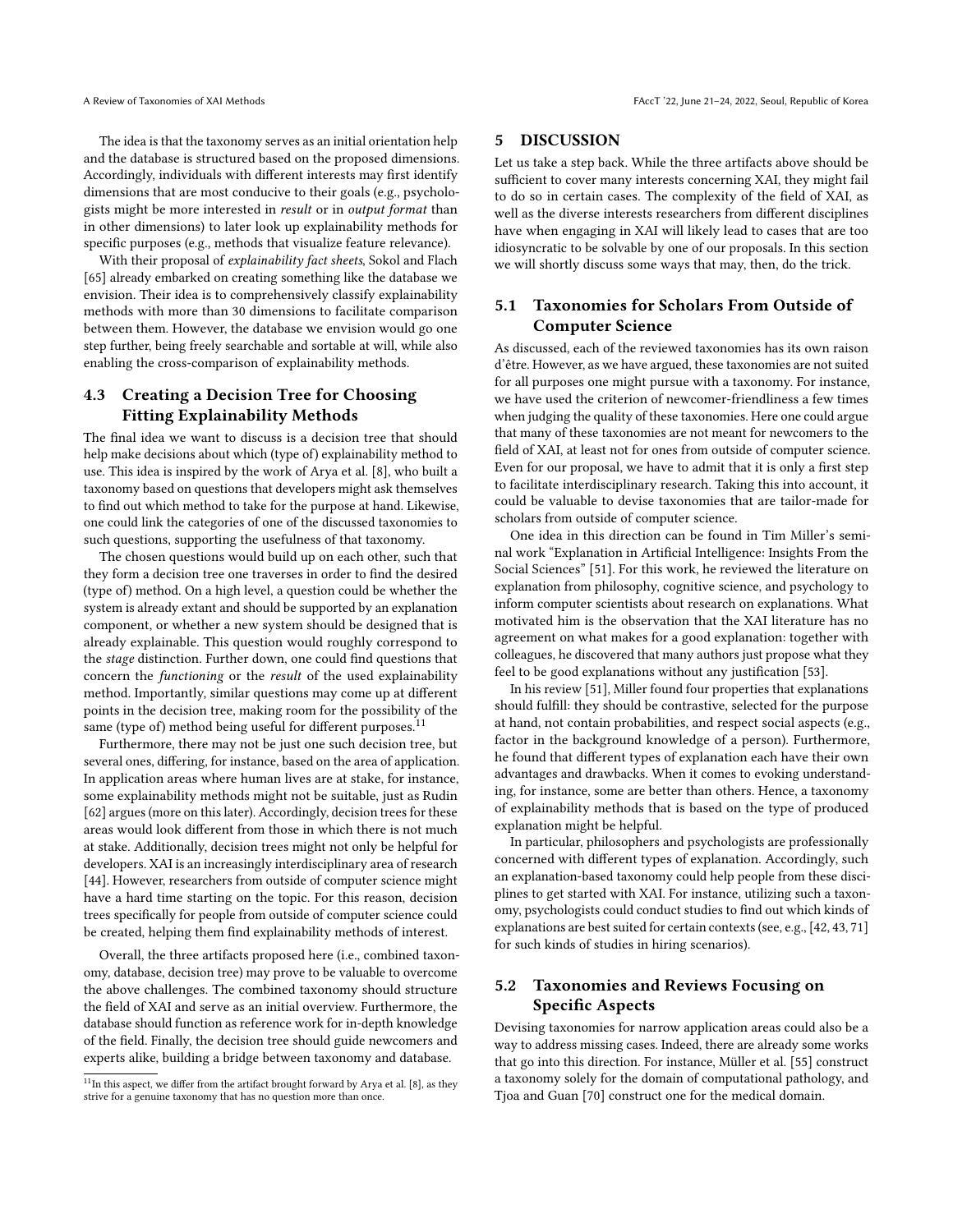Other papers do not present taxonomies but overviews of explainability for specific domains. For example, Nunes and Jannach [\[56\]](#page-11-31) focus on explainability of recommender systems, Anjomshoae et al. [\[7\]](#page-10-30) on explainability of robots and human-robot interaction, Abdul et al. [\[1\]](#page-9-1) on the human-computer interaction (HCI) domain, and Mathews [\[47\]](#page-11-32) on biomedical and malware classification.

Likewise, reviews that focus on one category of explainability methods could also prove to be useful in order to cover cases for which our proposals might fail. Ivanovs et al. [\[35\]](#page-10-31), for instance, review perturbation-based explainability methods for DNNs, finding and highlighting differences as well as similarities between them.

#### 5.3 New Dimensions for the Taxonomy

Another factor that might contribute to the emergence of cases that our proposals do not cover is that vital dimensions are missing. We will illustrate this idea by means of the dimension *fidelity* [\[41\]](#page-11-4).

Many post-hoc explainability methods suffer from the fact that the explanation they generate does not necessarily represent what is going on in the model they are explaining [\[2,](#page-9-2) [4,](#page-10-32) [39\]](#page-10-22). This prompted Cynthia Rudin to write a paper in which she pleads for an end to the use of opaque models in high-stakes situations [\[62\]](#page-11-12): all we can do to explain such models is to apply post-hoc explainability methods that suffer from the problem just described. Accordingly, it is hard to find out whether the decision was based on valid criteria, and it is also hard to allocate responsibility for it.

However, this problem mostly concerns model-agnostic explainability methods, as these methods do not factor in the internals of the models they explain. Model-specific explainability methods fare better in this regard: they exploit a model's internals to construct explanations. Nevertheless, there is still a continuum of what degree of fidelity to the explained models the explanations have. Accordingly, one could taxonomize methods based on their fidelity.

One motivation for such a dimension is as follows: different scenario have different stakes. The higher the stakes, the more important it becomes to be able to receive a fidelitous explanation in case of failure. In some cases, there might be no way around using ante-hoc explainability methods, just as Rudin argues [\[62\]](#page-11-12).

#### 5.4 New Levels for the Taxonomy

The last idea we want to discuss in order to address cases that our artifacts may not be able to solve is adding new levels to the taxonomy. We will discuss this for the result dimension.

To this end, let us return to the methods counterfactual explanations [\[73\]](#page-11-16) and TCAV [\[39\]](#page-10-22), which were previously classified incongruously. Our taxonomy can, in principle, do them justice. When it comes to the result, both belong to the feature relevance category.

However, the features whose relevance they quantify are semantically quite different. Counterfactual explanations indicate what change in input values would be required to achieve a particular output value. TCAV, on the other hand, indicates the relevance of certain user-defined concepts to a particular classification class.

While some of these semantic differences could be due to the difference in scope (counterfactual explanations are local, while TCAV is global), there is still a difference between using available features (given by the input variables) and using newly constructed ones (as defined by the user). Therefore, to capture this difference, one could

introduce new subcategories for feature relevance methods. These subcategories could pertain to the (type of) feature examined.

In fact, some of the examined taxonomies have such subcategories (e.g., [\[10,](#page-10-8) [14\]](#page-10-12)). However, the incongruity is even more pronounced for these categories than for the more general ones in the taxonomies. Thus, there is still much to be explored in this regard.

#### 6 CONCLUSION AND FUTURE WORK

Research in the field of XAI is on the rise. In this paper, we have reviewed several recent approaches to constructing taxonomies of explainability methods. Among other things, we have pointed out that the differences and inconsistencies between these taxonomies may not allow us to obtain a clear picture of the XAI landscape smoothly. For XAI to unlock its full potential, however, such a clear picture is indispensable.

The problems that XAI should tackle often require interdisciplinary research [\[17,](#page-10-19) [41,](#page-11-4) [44\]](#page-11-2). Preventing discrimination [\[24,](#page-10-33) [41,](#page-11-4) [74\]](#page-11-33), increasing trustworthiness [\[37,](#page-10-34) [41,](#page-11-4) [46\]](#page-11-34), allocating responsibility [\[13,](#page-10-35) [41,](#page-11-4) [59\]](#page-11-35), and generally, promoting human well-being [\[27,](#page-10-36) [46\]](#page-11-34) is, in principle, possible with explainability – as long as researchers from different disciplines can come together to work on it. Accordingly, confusion in the field may postpone the potentially vast social benefits XAI promises to bring about.

Based on our analysis of the research field and its problems, we proposed and discussed three artifacts that seem promising to provide a remedy: a taxonomy combining elements of the reviewed ones, a database of explainability methods, and a decision tree to help decide which (type of) method is needed. We believe that future research into these three artifacts will provide a valuable basis for other projects in the realm of XAI, especially interdisciplinary ones.

#### ACKNOWLEDGMENTS

Work on this paper was funded by the Volkswagen Foundation grant AZ 98514 ["Explainable Intelligent Systems"](https://explainable-intelligent.systems) (EIS) and by the DFG grant 389792660 as part of [TRR 248.](https://perspicuous-computing.science) The Volkswagen Foundation and the DFG had no role in preparation, review, or approval of the manuscript; or the decision to submit the manuscript for publication. The authors declare no other financial interests.

We would like to thank all participants of the EIS reading group for initial discussions about the topic and feedback on an early version of this article. Furthermore, we would like to thank three anonymous reviewers and all participants of the EIS colloquium for helpful comments on a more advanced version of this article.

Special thanks go to Sarah Sterz for motivating us to write the article, Sara Mann and Markus Langer for detailed comments, and Barnaby Crook for proofreading. All remaining errors are our own.

#### REFERENCES

- <span id="page-9-1"></span>[1] Ashraf Abdul, Jo Vermeulen, Danding Wang, Brian Y. Lim, and Mohan Kankanhalli. 2018. Trends and Trajectories for Explainable, Accountable and Intelligible Systems: An HCI Research Agenda. In Proceedings of the 2018 Conference on Human Factors in Computing Systems (Montréal, Québec, Canada) (CHI 2018), Regan L. Mandryk, Mark Hancock, Mark Perry, and Anna L. Cox (Eds.). Association for Computing Machinery, New York, NY, USA, Article 582, 18 pages. <https://doi.org/10.1145/3173574.3174156>
- <span id="page-9-2"></span>[2] Julius Adebayo, Justin Gilmer, Michael Muelly, Ian Goodfellow, Moritz Hardt, and Been Kim. 2020. Sanity Checks for Saliency Maps. arXiv[:1810.03292](https://arxiv.org/abs/1810.03292)
- <span id="page-9-0"></span>[3] Leila Amgoud and Henri Prade. 2009. Using Arguments for Making and Explaining Decisions. Artificial Intelligence 173, 3–4 (2009), 413–436. [https:](https://doi.org/10.1016/j.artint.2008.11.006)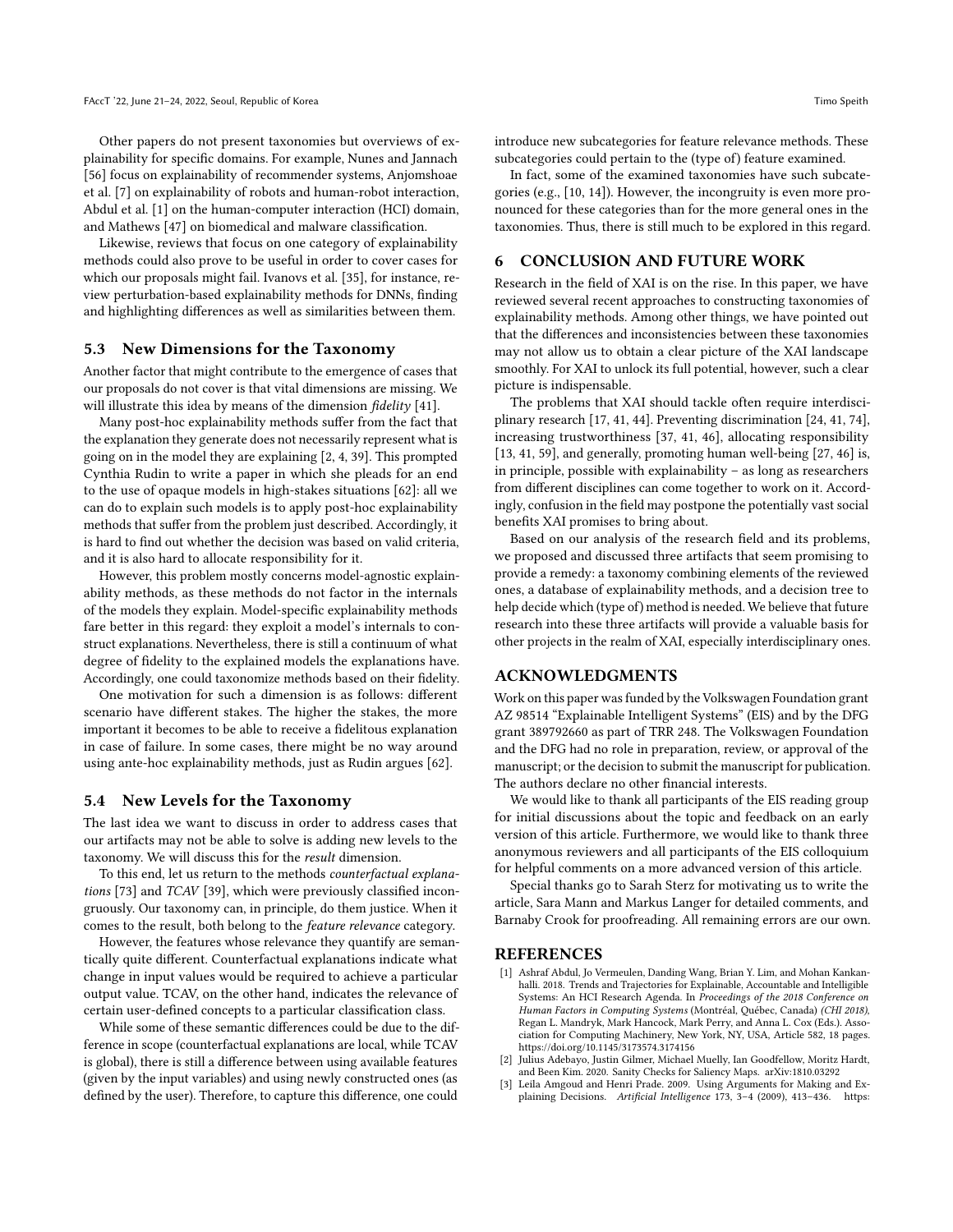A Review of Taxonomies of XAI Methods FACCT '22, June 21–24, 2022, Seoul, Republic of Korea

[//doi.org/10.1016/j.artint.2008.11.006](https://doi.org/10.1016/j.artint.2008.11.006)

- <span id="page-10-32"></span>[4] Elvio G. Amparore, Alan Perotti, and Paolo Bajardi. 2021. To Trust or Not to Trust an Explanation: Using LEAF to Evaluate Local Linear XAI Methods. PeerJ Computer Science 7 (2021), 1–26.<https://doi.org/10.7717/peerj-cs.479>
- <span id="page-10-21"></span>[5] Mike Ananny and Kate Crawford. 2018. Seeing Without Knowing: Limitations of the Transparency Ideal and Its Application to Algorithmic Accountability. New Media & Society 20, 3 (2018), 973–989.<https://doi.org/10.1177/1461444816676645>
- <span id="page-10-11"></span>[6] Plamen P. Angelov, Eduardo A. Soares, Richard M. Jiang, Nicholas I. Arnold, and Peter M. Atkinson. 2021. Explainable Artificial Intelligence: An Analytical Review. Wiley Interdisciplinary Reviews: Data Mining and Knowledge Discovery 11, 5, Article e1424 (2021), 13 pages.<https://doi.org/10.1002/widm.1424>
- <span id="page-10-30"></span>[7] Sule Anjomshoae, Amro Najjar, Davide Calvaresi, and Kary Främling. 2019. Explainable Agents and Robots: Results from a Systematic Literature Review. In Proceedings of the 18th International Conference on Autonomous Agents and Multi-Agent Systems (Montréal, Québec, Canada) (AAMAS 2019), Edith Elkind, Manuela Veloso, Noa Agmon, and Matthew E. Taylor (Eds.). International Foundation for Autonomous Agents and Multiagent Systems, Richland County, SC, USA, 1078–1088.<https://doi.org/10.5555/3306127.3331806>
- <span id="page-10-29"></span>[8] Vijay Arya, Rachel K. E. Bellamy, Pin-Yu Chen, Amit Dhurandhar, Michael Hind, Samuel C. Hoffman, Stephanie Houde, Q. Vera Liao, Ronny Luss, Aleksandra Mojsilović, Sami Mourad, Pablo Pedemonte, Ramya Raghavendra, John Richards, Prasanna Sattigeri, Karthikeyan Shanmugam, Moninder Singh, Kush R. Varshney, Dennis Wei, and Yunfeng Zhang. 2021. One Explanation Does Not Fit All: A Toolkit and Taxonomy of AI Explainability Techniques. arXiv[:1909.03012](https://arxiv.org/abs/1909.03012)
- <span id="page-10-23"></span>[9] Sebastian Bach, Alexander Binder, Grégoire Montavon, Frederick Klauschen, Klaus-Robert Müller, and Wojciech Samek. 2015. On Pixel-Wise Explanations for Non-Linear Classifier Decisions by Layer-Wise Relevance Propagation. PLoS ONE 10, 7 (2015), 1–46.<https://doi.org/10.1371/journal.pone.0130140>
- <span id="page-10-8"></span>[10] Alejandro Barredo Arrieta, Natalia Díaz-Rodríguez, Javier Del Ser, Adrien Bennetot, Siham Tabik, Alberto Barbado, Salvador García, Sergio Gil-Lopez, Daniel Molina, Benjamins Richard, Raja Chatila, and Francisco Herrera. 2020. Explainable Artificial Intelligence (XAI): Concepts, Taxonomies, Opportunities and Challenges Toward Responsible AI. Information Fusion 58 (2020), 82–115. <https://doi.org/10.1016/j.inffus.2019.12.012>
- <span id="page-10-26"></span>[11] Kevin Baum, Holger Hermanns, and Timo Speith. 2018. From Machine Ethics to Machine Explainability and Back. In International Symposium on Artificial Intelligence and Mathematics (Fort Lauderdale, Florida, USA) (ISAIM 2018). International Symposium on Artificial Intelligence and Mathematics, Fort Lauderdale, FL, USA, 1–8. [https://isaim2018.cs.ou.edu/papers/ISAIM2018\\_Ethics\\_Baum\\_etal.pdf](https://isaim2018.cs.ou.edu/papers/ISAIM2018_Ethics_Baum_etal.pdf)
- <span id="page-10-27"></span>[12] Kevin Baum, Holger Hermanns, and Timo Speith. 2018. Towards a Framework Combining Machine Ethics and Machine Explainability. In Proceedings of the 3rd Workshop on Formal Reasoning about Causation, Responsibility, and Explanations in Science and Technology (Thessaloniki, Greece) (CREST 2018), Bernd Finkbeiner and Samantha Kleinberg (Eds.). Electronic Proceedings in Theoretical Computer Science, Sydney, AU, 34–49.<https://doi.org/10.4204/EPTCS.286.4>
- <span id="page-10-35"></span>[13] Kevin Baum, Susanne Mantel, Eva Schmidt, and Timo Speith. 2022. From Responsibility to Reason-Giving Explainable Artificial Intelligence. Philosophy & Technology 35, 1 (2022), 1–30.<https://doi.org/10.1007/s13347-022-00510-w>
- <span id="page-10-12"></span>[14] Vaishak Belle and Ioannis Papantonis. 2021. Principles and Practice of Explainable Machine Learning. Frontiers in Big Data 4, Article 688969 (2021), 25 pages. <https://doi.org/10.3389/fdata.2021.688969>
- <span id="page-10-24"></span>[15] Jacob Bien and Robert Tibshirani. 2011. Prototype Selection for Interpretable Classification. The Annals of Applied Statistics 5, 4 (2011), 2403–2424. [https:](https://doi.org/10.1214/11-AOAS495) [//doi.org/10.1214/11-AOAS495](https://doi.org/10.1214/11-AOAS495)
- <span id="page-10-6"></span>[16] David C. Brock. 2018. Learning from Artificial Intelligence's Previous Awakenings: The History of Expert Systems. AI Magazine 39, 3 (2018), 3-15. [https:](https://doi.org/10.1609/aimag.v39i3.2809) [//doi.org/10.1609/aimag.v39i3.2809](https://doi.org/10.1609/aimag.v39i3.2809)
- <span id="page-10-19"></span>[17] Wasja Brunotte, Larissa Chazette, Verena Klös, and Timo Speith. 2022. Quo Vadis, Explainability? – A Research Roadmap for Explainability Engineering. In Requirements Engineering: Foundation for Software Quality, Vincenzo Gervasi and Andreas Vogelsang (Eds.). Springer International Publishing, Cham, CH, 26–32. [https://doi.org/10.1007/978-3-030-98464-9\\_3](https://doi.org/10.1007/978-3-030-98464-9_3)
- <span id="page-10-2"></span>[18] Jenna Burrell. 2016. How the Machine 'Thinks': Understanding Opacity in Machine Learning Algorithms. Big Data & Society 3, 1 (2016), 1-12. [https:](https://doi.org/10.1177/2053951715622512) [//doi.org/10.1177/2053951715622512](https://doi.org/10.1177/2053951715622512)
- <span id="page-10-10"></span>[19] Diogo V. Carvalho, Eduardo M. Pereira, and Jaime S. Cardoso. 2019. Machine Learning Interpretability: A Survey on Methods and Metrics. Electronics 8, 8, Article 832 (2019), 34 pages.<https://doi.org/10.3390/electronics8080832>
- <span id="page-10-3"></span>[20] Davide Castelvecchi. 2016. Can we open the black box of AI? Nature 538, 7623 (2016), 20–23.<https://doi.org/10.1038/538020a>
- <span id="page-10-4"></span>[21] Larissa Chazette, Wasja Brunotte, and Timo Speith. 2021. Exploring Explainability: A Definition, a Model, and a Knowledge Catalogue. In IEEE 29th International Requirements Engineering Conference (South Bend, Indiana, USA) (RE 2021), Jane Cleland-Huang, Ana Moreira, Kurt Schneider, and Michael Vierhauser (Eds.). IEEE, Piscataway, NJ, USA, 197–208.<https://doi.org/10.1109/RE51729.2021.00025>
- <span id="page-10-7"></span>[22] William J. Clancey. 1983. The Epistemology of a Rule-Based Expert System – A Framework for Explanation. Artificial Intelligence 20, 3 (1983), 215–251. [https://doi.org/10.1016/0004-3702\(83\)90008-5](https://doi.org/10.1016/0004-3702(83)90008-5)
- <span id="page-10-20"></span>[23] Miruna-Adriana Clinciu and Helen Hastie. 2019. A Survey of Explainable AI Terminology. In Proceedings of the 1st Workshop on Interactive Natural Language Technology for Explainable Artificial Intelligence (Tokyo, Japan) (NL4XAI 2019), Jose M. Alonso and Alejandro Catala (Eds.). Association for Computational Linguistics, Stroudsburg, PA, USA, 8–13.<https://doi.org/10.18653/v1/W19-8403>
- <span id="page-10-33"></span>[24] Jonathan Dodge, Q. Vera Liao, Yunfeng Zhang, Rachel K. E. Bellamy, and Casey Dugan. 2019. Explaining Models: An Empirical Study of How Explanations Impact Fairness Judgment. In Proceedings of the 24th International Conference on Intelligent User Interfaces (Marina del Ray, California, USA) (IUI 2019). Association for Computing Machinery, New York, NY, USA, 275–285. [https://doi.org/10.](https://doi.org/10.1145/3301275.3302310) [1145/3301275.3302310](https://doi.org/10.1145/3301275.3302310)
- <span id="page-10-1"></span>[25] Julia Dressel and Hany Farid. 2018. The Accuracy, Fairness, and Limits of Predicting Recidivism. Science Advances 4, 1 (2018), 1–5. [https://doi.org/10.1126/](https://doi.org/10.1126/sciadv.aao5580) [sciadv.aao5580](https://doi.org/10.1126/sciadv.aao5580)
- <span id="page-10-28"></span>[26] Phan Minh Dung. 1995. On the Acceptability of Arguments and its Fundamental Role in Nonmonotonic Reasoning, Logic Programming and n-Person Games. Artificial Intelligence 77, 2 (1995), 321–357. [https://doi.org/10.1016/0004-3702\(94\)](https://doi.org/10.1016/0004-3702(94)00041-X) [00041-X](https://doi.org/10.1016/0004-3702(94)00041-X)
- <span id="page-10-36"></span>[27] Luciano Floridi, Josh Cowls, Monica Beltrametti, Raja Chatila, Patrice Chazerand, Virginia Dignum, Christoph Luetge, Robert Madelin, Ugo Pagallo, Francesca Rossi, Burkhard Schafer, Peggy Valcke, and Effy Vayena. 2018. AI4People — An ethical framework for a good AI society: Opportunities, risks, principles, and recommendations. Minds and Machines 28, 4 (2018), 689–707. [https://doi.org/10.](https://doi.org/10.1007/s11023-018-9482-5) [1007/s11023-018-9482-5](https://doi.org/10.1007/s11023-018-9482-5)
- <span id="page-10-15"></span>[28] Victor Gijsbers. 2016. Explanatory Pluralism and the (Dis)Unity of Science: The Argument from Incompatible Counterfactual Consequences. Frontiers in Psychiatry 7, Article 32 (2016), 10 pages.<https://doi.org/10.3389/fpsyt.2016.00032>
- <span id="page-10-9"></span>[29] Leilani H. Gilpin, Cecilia Testart, Nathaniel Fruchter, and Julius Adebayo. 2019. Explaining Explanations to Society. In Proceedings of the NeurIPS 2018 Workshop on Ethical, Social and Governance Issues in AI (Montréal, Québec, Canada), Chloé Bakalar, Sarah Bird, Tiberio Caetano, Edward Felten, Dario Garcia-Garcia, Isabel Kloumann, Finn Lattimore, Sendhil Mullainathan, and D. Sculley (Eds.). 1–6. arXiv[:1901.06560](https://arxiv.org/abs/1901.06560)
- <span id="page-10-13"></span>[30] Riccardo Guidotti, Anna Monreale, Dino Pedreschi, and Fosca Giannotti. 2021. Principles of Explainable Artificial Intelligence. In Explainable AI Within the Digital Transformation and Cyber Physical Systems: XAI Methods and Applications, Moamar Sayed-Mouchaweh (Ed.). Springer International Publishing, Cham, CH, Chapter 2, 9–31. [https://doi.org/10.1007/978-3-030-76409-8\\_2](https://doi.org/10.1007/978-3-030-76409-8_2)
- <span id="page-10-14"></span>[31] Riccardo Guidotti, Anna Monreale, Salvatore Ruggieri, Franco Turini, Fosca Giannotti, and Dino Pedreschi. 2019. A Survey of Methods for Explaining Black Box Models. Comput. Surveys 51, 5 (2019), 1–42.<https://doi.org/10.1145/3236009>
- <span id="page-10-25"></span>[32] Denis J Hilton. 1990. Conversational processes and causal explanation. Psychological Bulletin 107, 1 (1990), 65–81.<https://doi.org/10.1037/0033-2909.107.1.65>
- <span id="page-10-16"></span>[33] Eric Hochstein. 2022. Foregrounding and Backgrounding: A New Interpretation of "Levels" in Science. European Journal for Philosophy of Science 12, 2, Article 23 (2022), 22 pages.<https://doi.org/10.1007/s13194-022-00457-x>
- <span id="page-10-0"></span>[34] Andreas Holzinger, Georg Langs, Helmut Denk, Kurt Zatloukal, and Heimo Müller. 2019. Causability and Explainability of Artificial Intelligence in Medicine. Wiley Interdisciplinary Reviews: Data Mining and Knowledge Discovery 9, 4, Article e1312 (2019), 13 pages.<https://doi.org/10.1002/widm.1312>
- <span id="page-10-31"></span>[35] Maksims Ivanovs, Roberts Kadikis, and Kaspars Ozols. 2021. Perturbation-Based Methods for Explaining Deep Neural Networks: A Survey. Pattern Recognition Letters 150 (2021), 228–234.<https://doi.org/10.1016/j.patrec.2021.06.030>
- <span id="page-10-17"></span>[36] Lena Kästner. 2018. Integrating Mechanistic Explanations Through Epistemic Perspectives. Studies in History and Philosophy of Science Part A 68 (2018), 68–79. <https://doi.org/10.1016/j.shpsa.2018.01.011>
- <span id="page-10-34"></span>[37] Lena Kästner, Markus Langer, Veronika Lazar, Astrid Schomäcker, Timo Speith, and Sarah Sterz. 2021. On the Relation of Trust and Explainability: Why to Engineer for Trustworthiness. In 29th IEEE International Requirements Engineering Conference Workshops (Notre Dame, Indiana, USA) (REW 2021), Tao Yue and Mehdi Mirakhorli (Eds.). IEEE, Piscataway, NJ, USA, 169–175. [https://doi.org/10.](https://doi.org/10.1109/REW53955.2021.00031) [1109/REW53955.2021.00031](https://doi.org/10.1109/REW53955.2021.00031)
- <span id="page-10-18"></span>[38] Been Kim, Oluwasanmi Koyejo, and Rajiv Khanna. 2016. Examples are not enough, learn to criticize! Criticism for Interpretability. In Advances in Neural Information Processing Systems 29 (Barcelona, Spain), Daniel D. Lee, Masashi Sugiyama, Ulrike von Luxburg, Isabelle Guyon, and Roman Garnett (Eds.). Curran Associates, Inc., New York, NY, USA, 2280–2288. [https://proceedings.neurips.cc/paper/2016/](https://proceedings.neurips.cc/paper/2016/hash/5680522b8e2bb01943234bce7bf84534-Abstract.html) [hash/5680522b8e2bb01943234bce7bf84534-Abstract.html](https://proceedings.neurips.cc/paper/2016/hash/5680522b8e2bb01943234bce7bf84534-Abstract.html)
- <span id="page-10-22"></span>[39] Been Kim, Martin Wattenberg, Justin Gilmer, Carrie J. Cai, James Wexler, Fernanda B. Viégas, and Rory Sayres. 2018. Interpretability Beyond Feature Attribution: Quantitative Testing with Concept Activation Vectors (TCAV). In Proceedings of the 35th International Conference on Machine Learning (Stockholm, Sweden) (ICML 2018), Jennifer G. Dy and Andreas Krause (Eds.). Microtome Publishing, Brookline, MA, USA, 2668–2677.<http://proceedings.mlr.press/v80/kim18d.html>
- <span id="page-10-5"></span>[40] Maximilian A. Köhl, Kevin Baum, Dimitri Bohlender, Markus Langer, Daniel Oster, and Timo Speith. 2019. Explainability as a Non-Functional Requirement. In IEEE 27th International Requirements Engineering Conference (Jeju Island, Republic of Korea) (RE 2019), Daniela E. Damian, Anna Perini, and Seok-Won Lee (Eds.).